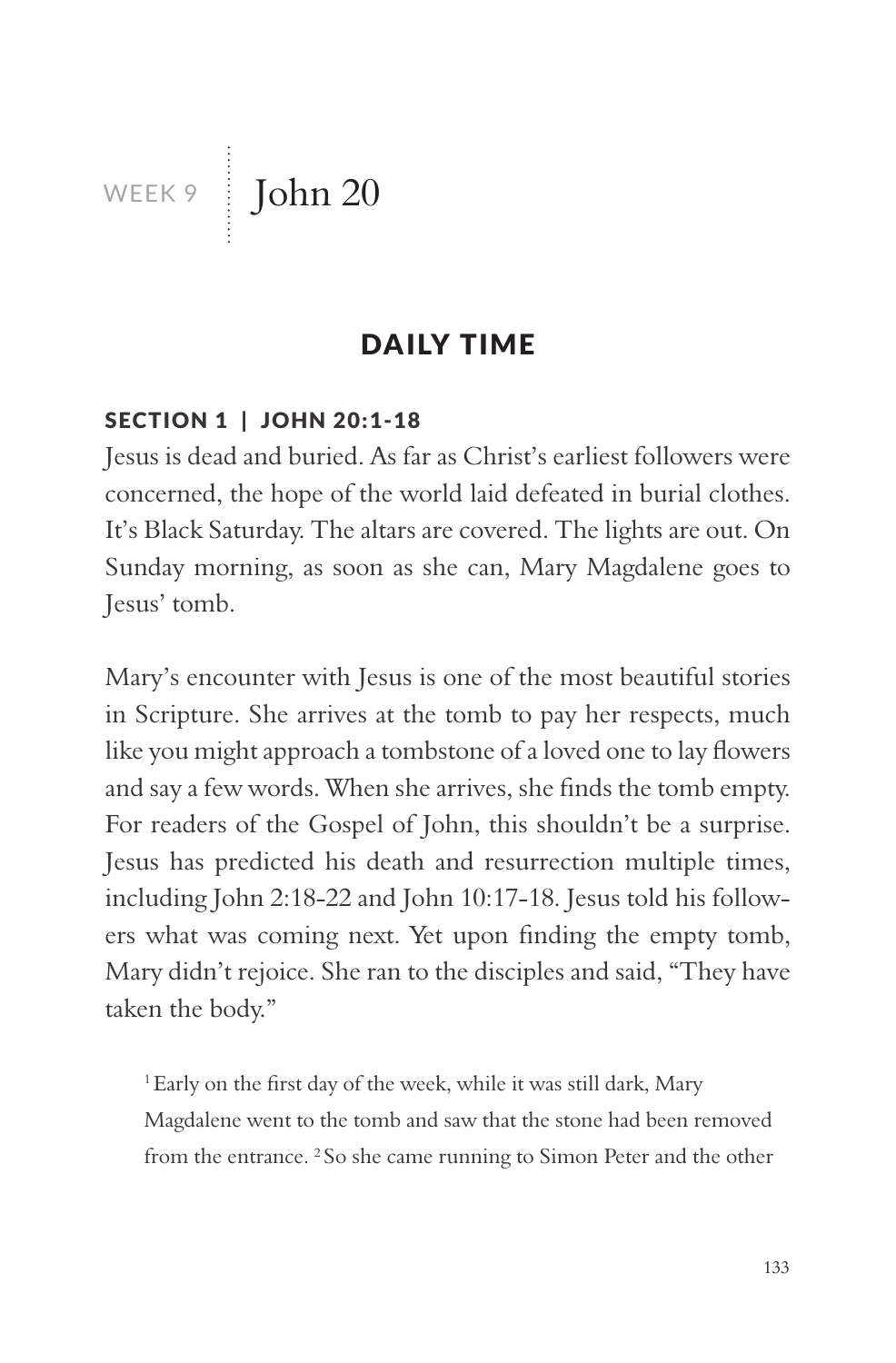disciple, the one Jesus loved, and said, "They have taken the Lord out of the tomb, and we don't know where they have put him!" <sup>3</sup> So Peter and the other disciple started for the tomb. <sup>4</sup> Both were running, but the other disciple outran Peter and reached the tomb first. 5 He bent over and looked in at the strips of linen lying there but did not go in. 6 Then Simon Peter came along behind him and went straight into the tomb. He saw the strips of linen lying there,  $\frac{7}{1}$  as well as the cloth that had been wrapped around Jesus' head. The cloth was still lying in its place, separate from the linen. 8 Finally the other disciple, who had reached the tomb first, also went inside. He saw and believed. <sup>9</sup> (They still did not understand from Scripture that Jesus had to rise from the dead.) 10 Then the disciples went back to where they were staying. <sup>11</sup> Now Mary stood outside the tomb crying. As she wept, she bent over to look into the tomb 12 and saw two angels in white, seated where Jesus' body had been, one at the head and the other at the foot. <sup>13</sup> They asked her, "Woman, why are you crying?"

"They have taken my Lord away," she said, "and I don't know where they have put him." 14 At this, she turned around and saw Jesus standing there, but she did not realize that it was Jesus.

<sup>15</sup> He asked her, "Woman, why are you crying? Who is it you are looking for?"

Thinking he was the gardener, she said, "Sir, if you have carried him away, tell me where you have put him, and I will get him."

16 Jesus said to her, "Mary."

She turned toward him and cried out in Aramaic, "Rabboni!" (which means "Teacher").

<sup>17</sup> Jesus said, "Do not hold on to me, for I have not yet ascended to the Father. Go instead to my brothers and tell them, 'I am ascending to my Father and your Father, to my God and your God.'"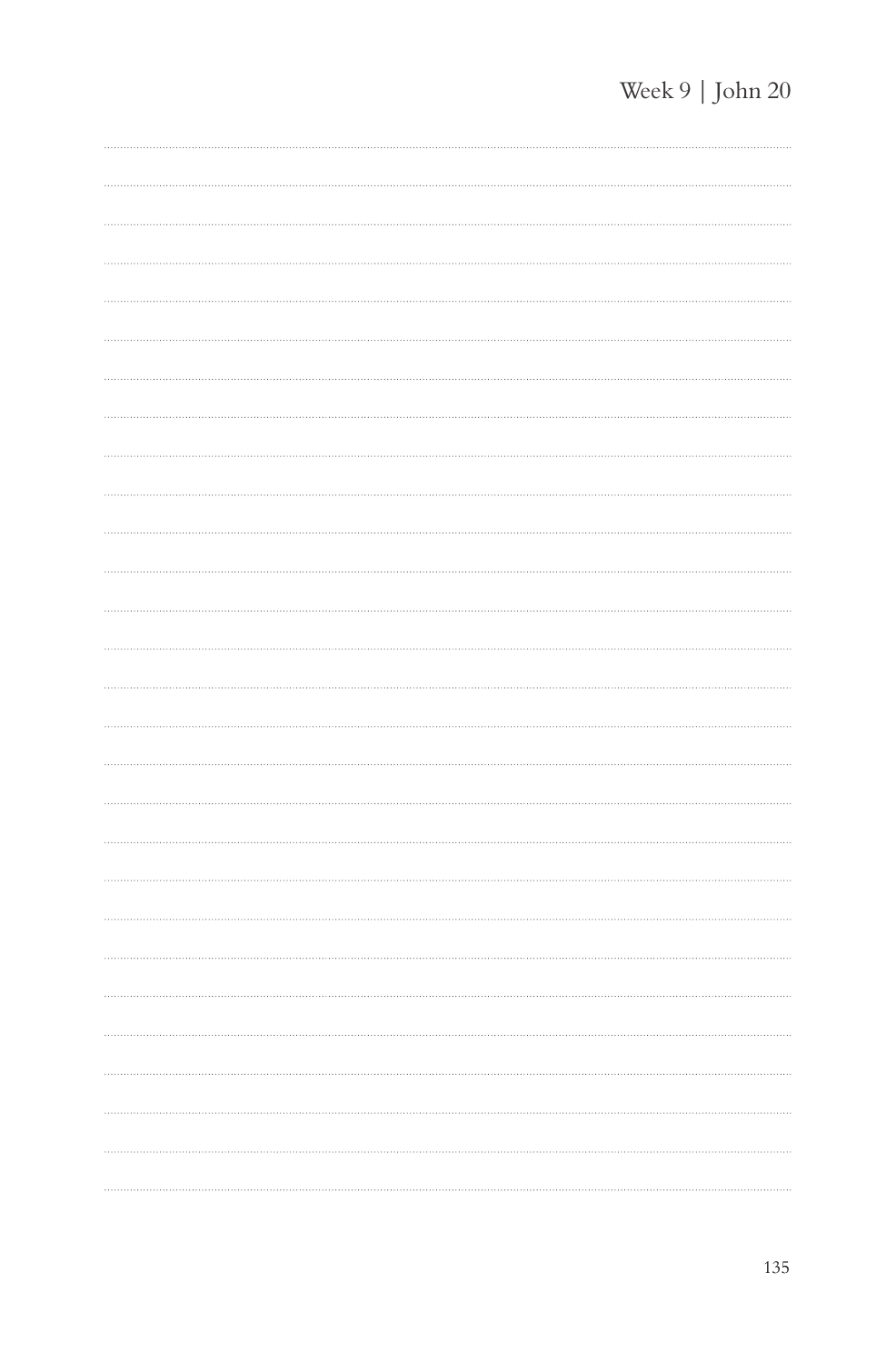<sup>18</sup> Mary Magdalene went to the disciples with the news: "I have seen the Lord!" And she told them that he had said these things to her.

- What was Mary's reaction to the body of Christ missing? What did she feel? Why do you think she felt this?
- Why do you think Jesus chose to reveal himself first to Mary?
- What made Mary finally able to recognize the risen Christ for who he is?

#### SECTION 2 | JOHN 20:19-23

Jesus appeared to Mary. Now he appears to his disciples, who are locked away because of fear.

<sup>19</sup> On the evening of that first day of the week, when the disciples were together, with the doors locked for fear of the Jewish leaders, Jesus came and stood among them and said, "Peace be with you!" 20 After he said this, he showed them his hands and side. The disciples were overjoyed when they saw the Lord.

21 Again Jesus said, "Peace be with you! As the Father has sent me, I am sending you." <sup>22</sup> And with that he breathed on them and said, "Receive the Holy Spirit. 23 If you forgive anyone's sins, their sins are forgiven; if you do not forgive them, they are not forgiven."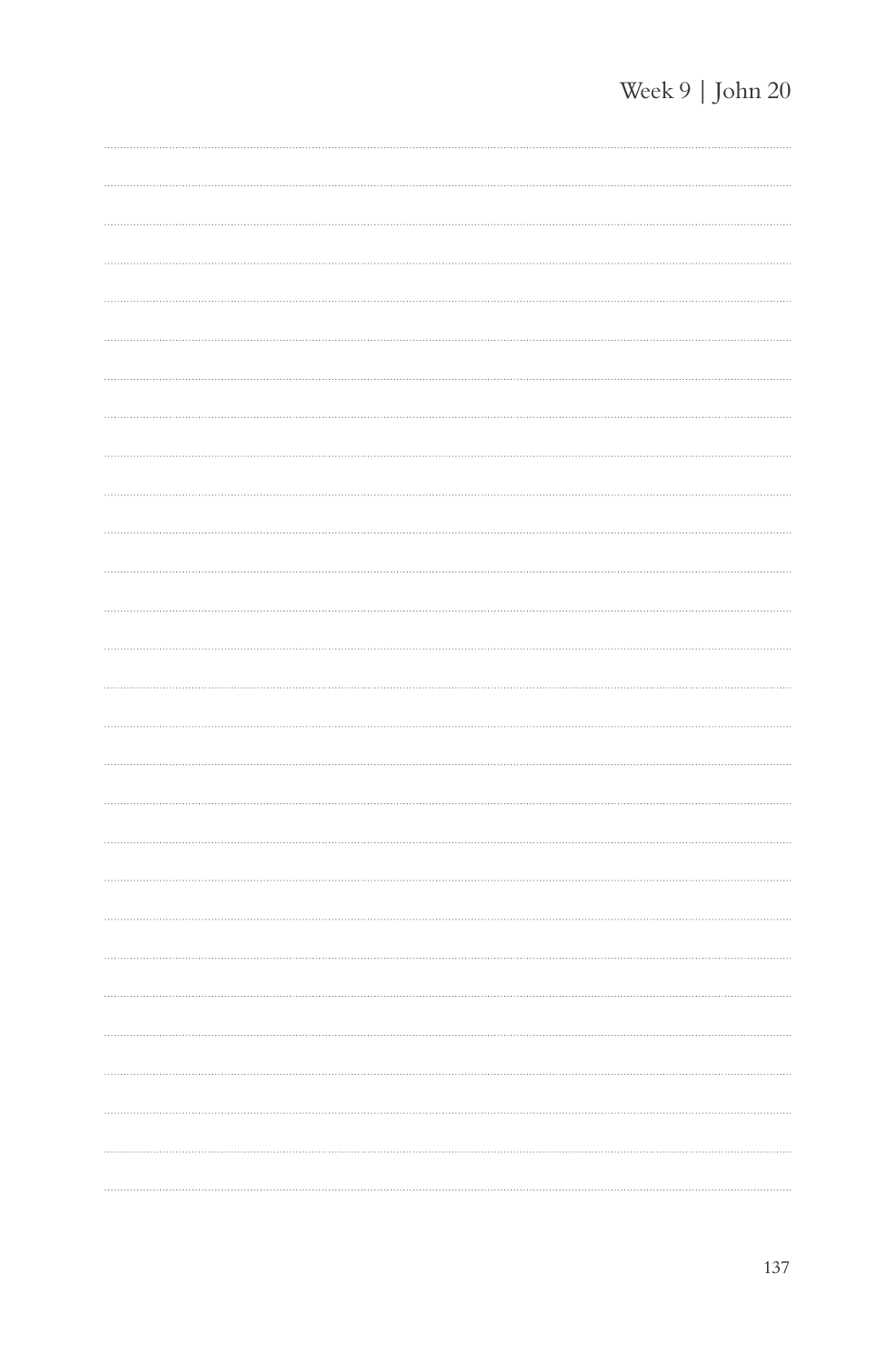- Jesus' first word to his disciples is *peace*. Why did they need to hear this word first? Where does the peace of Christ need to enter your life?
- Jesus breathes on his disciples. Take a moment and read Genesis 1:7. What does this connection suggest about the Holy Spirit? Have you experienced the Holy Spirit in your life?
- Pray for the presence and the power of the Holy Spirit in your life. Write out that prayer here.

#### SECTION 3 | JOHN 20:24-31

Finally Jesus appears to Thomas, who was not present. Reflect on Christ's approach.

24 Now Thomas (also known as Didymus), one of the Twelve, was not with the disciples when Jesus came. <sup>25</sup> So the other disciples told him, "We have seen the Lord!"

But he said to them, "Unless I see the nail marks in his hands and put my finger where the nails were, and put my hand into his side, I will not believe."

<sup>26</sup> A week later his disciples were in the house again, and Thomas was with them. Though the doors were locked, Jesus came and stood among them and said, "Peace be with you!" 27 Then he said to Thomas, "Put your finger here; see my hands. Reach out your hand and put it into my side. Stop doubting and believe."

<sup>28</sup> Thomas said to him, "My Lord and my God!"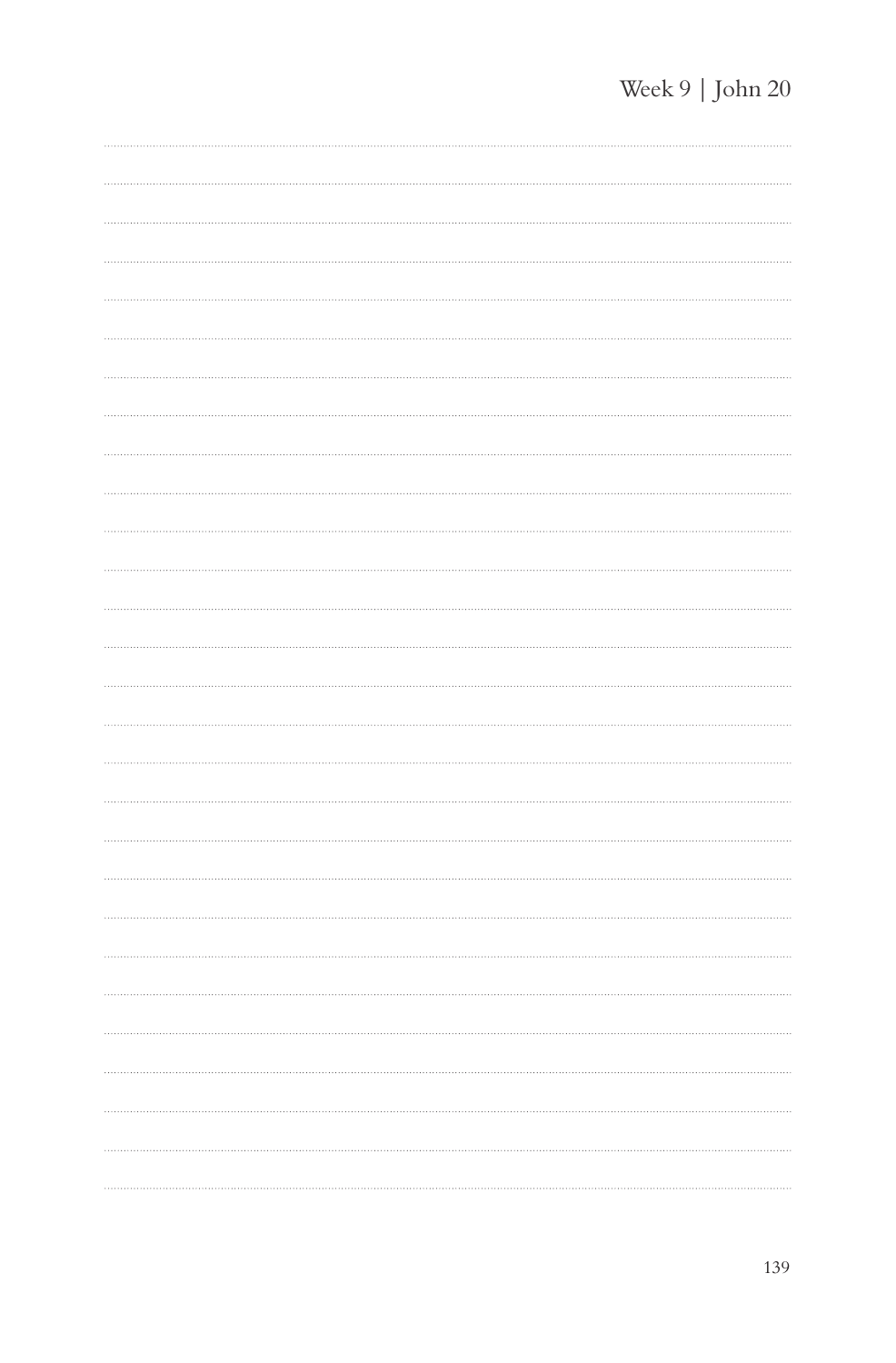<sup>29</sup> Then Jesus told him, "Because you have seen me, you have believed; blessed are those who have not seen and yet have believed." <sup>30</sup> Jesus performed many other signs in the presence of his disciples, which are not recorded in this book.<sup>31</sup> But these are written that you may believe that Jesus is the Messiah, the Son of God, and that by believing you may have life in his name.

- Is Thomas wrong or unreasonable in verse 25?
- What is Christ's attitude toward Thomas? How do you imagine he's speaking (in anger, with pity, with compassion, with derision, etc.)?
- Where do you experience doubt about faith? Have you shared those doubts with anyone?

# GROUP TIME

#### WEEK 9 - THE RESURRECTION MEETS THE CAMPUS SKEPTICS

We're going to revisit the core of the passages that you read earlier this week. These three passages all have a unifying theme: a living Christ comes to those who don't look for him. In some way all of these characters doubt. They've been told—they're supposed to know!—that Jesus would rise. He's performed miracles in front of them. They've heard the testimony of others about him. They witnessed the earthquake and blackout which boomed and blinded as Christ's death rattle. We live in a skeptical age. But perhaps in this they weren't so different from us.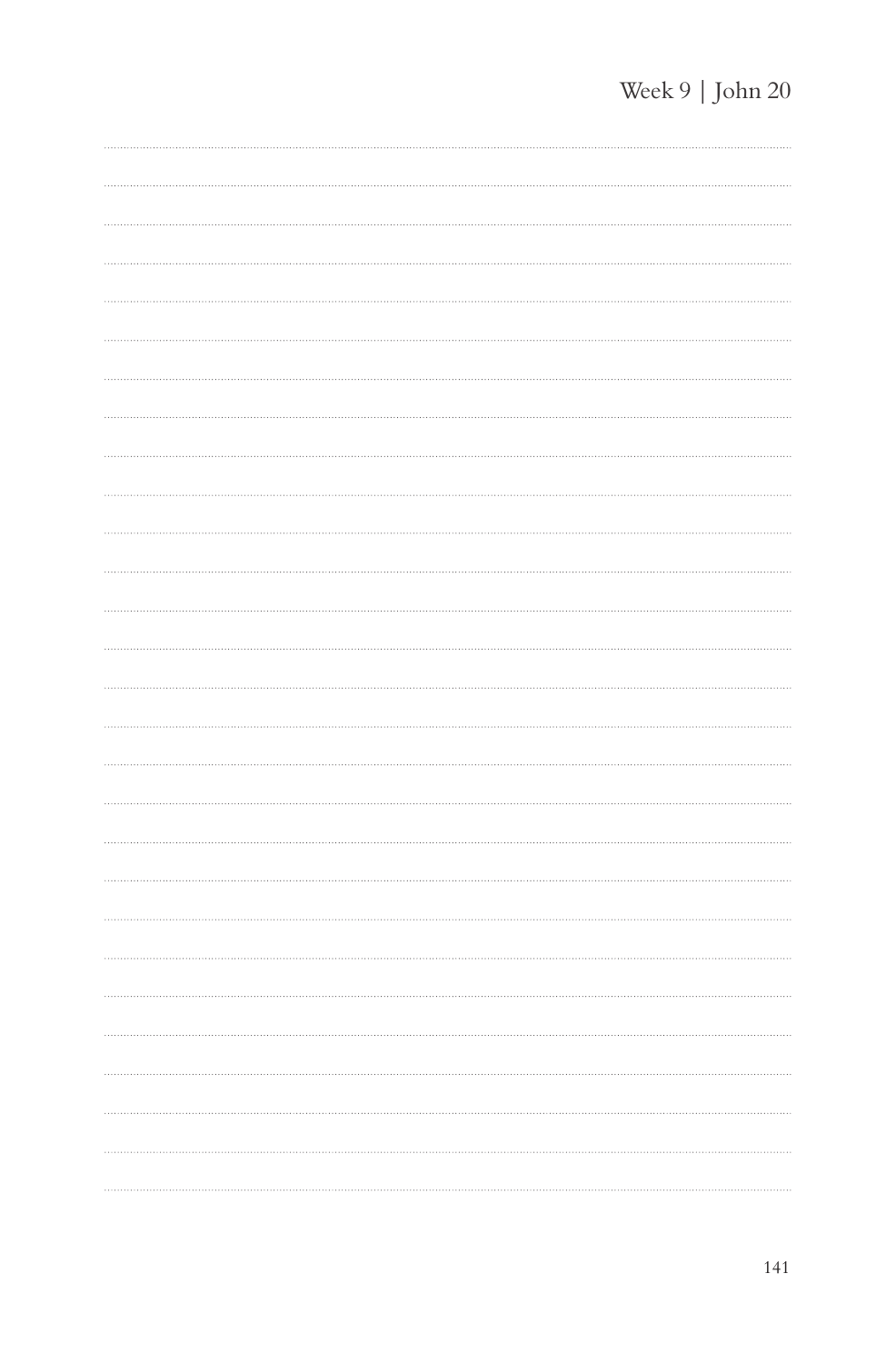#### JOHN 19:1-3; 14-30

<sup>11</sup> Now Mary stood outside the tomb crying. As she wept, she bent over to look into the tomb 12 and saw two angels in white, seated where Jesus' body had been, one at the head and the other at the foot.

<sup>13</sup> They asked her, "Woman, why are you crying?"

"They have taken my Lord away," she said, "and I don't know where they have put him." 14 At this, she turned around and saw Jesus standing there, but she did not realize that it was Jesus.

<sup>15</sup> He asked her, "Woman, why are you crying? Who is it you are looking for?"

Thinking he was the gardener, she said, "Sir, if you have carried him away, tell me where you have put him, and I will get him." <sup>16</sup> Jesus said to her, "Mary."

She turned toward him and cried out in Aramaic, "Rabboni!" (which means "Teacher").

<sup>17</sup> Jesus said, "Do not hold on to me, for I have not yet ascended to the Father. Go instead to my brothers and tell them, 'I am ascending to my Father and your Father, to my God and your God.'"

<sup>18</sup> Mary Magdalene went to the disciples with the news: "I have seen the Lord!" And she told them that he had said these things to her.

<sup>19</sup> On the evening of that first day of the week, when the disciples were together, with the doors locked for fear of the Jewish leaders, Jesus came and stood among them and said, "Peace be with you!" 20 After he said this, he showed them his hands and side. The disciples were overjoyed when they saw the Lord.

21 Again Jesus said, "Peace be with you! As the Father has sent me, I am sending you." <sup>22</sup> And with that he breathed on them and said, "Receive the Holy Spirit. 23 If you forgive anyone's sins, their sins are forgiven; if you do not forgive them, they are not forgiven."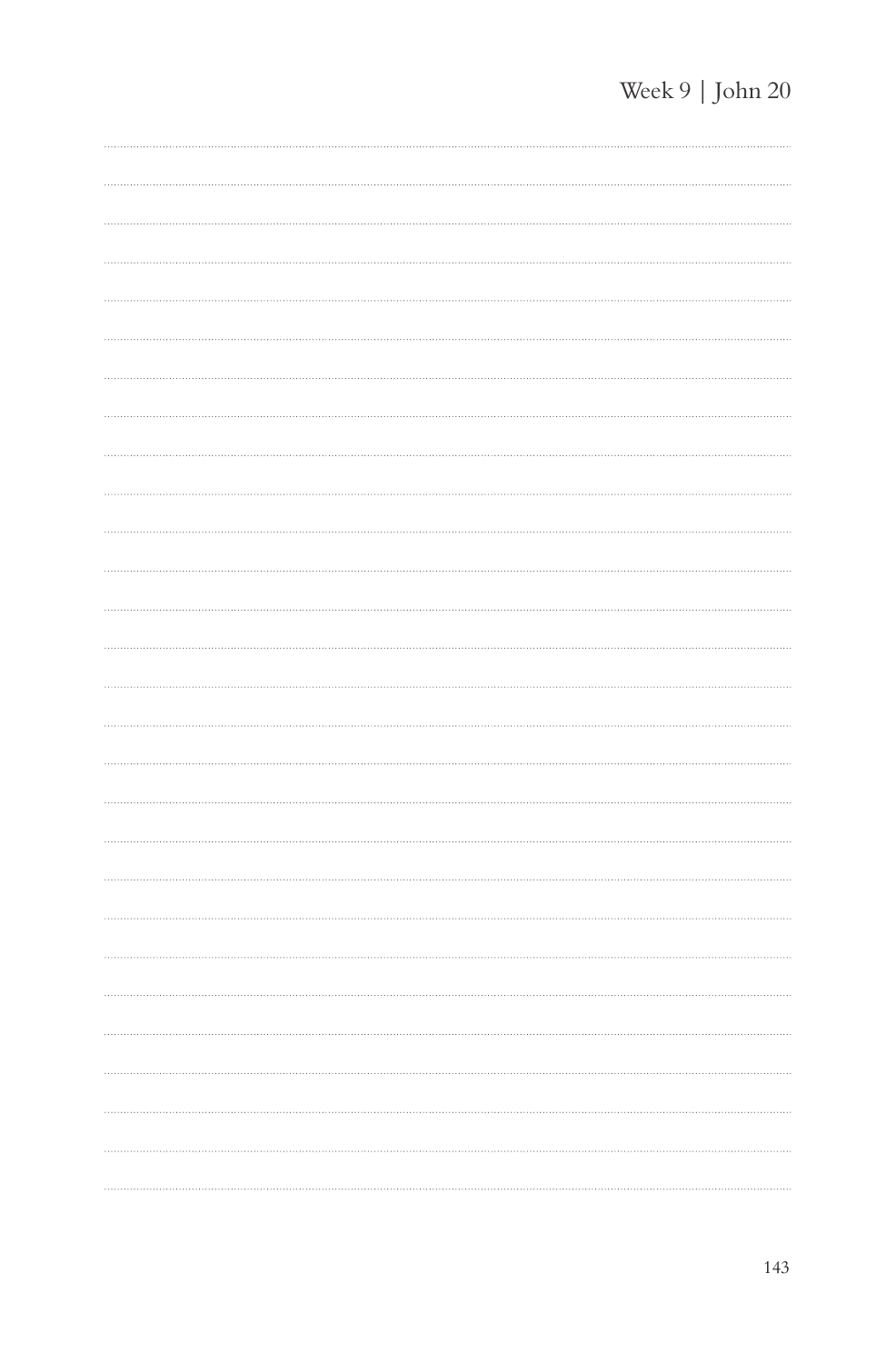24 Now Thomas (also known as Didymus), one of the Twelve, was not with the disciples when Jesus came. <sup>25</sup> So the other disciples told him, "We have seen the Lord!"

But he said to them, "Unless I see the nail marks in his hands and put my finger where the nails were, and put my hand into his side, I will not believe."

 $^{26}$ A week later his disciples were in the house again, and Thomas was with them. Though the doors were locked, Jesus came and stood among them and said, "Peace be with you!" 27 Then he said to Thomas, "Put your finger here; see my hands. Reach out your hand and put it into my side. Stop doubting and believe."

<sup>28</sup> Thomas said to him, "My Lord and my God!"

<sup>29</sup> Then Jesus told him, "Because you have seen me, you have believed; blessed are those who have not seen and yet have believed." 30 Jesus performed many other signs in the presence of his disciples, which are not recorded in this book. 31 But these are written that you may believe that Jesus is the Messiah, the Son of God, and that by believing you may have life in his name.

Of all the characters in these stories, which do you personally feel most like? If you were one of these characters, who would you be? Why?

Describe Christ as you see him in all of these passages. What do you imagine he was like as a person when he talked to these people? How did he respond to having his best friends repeatedly not believe in him?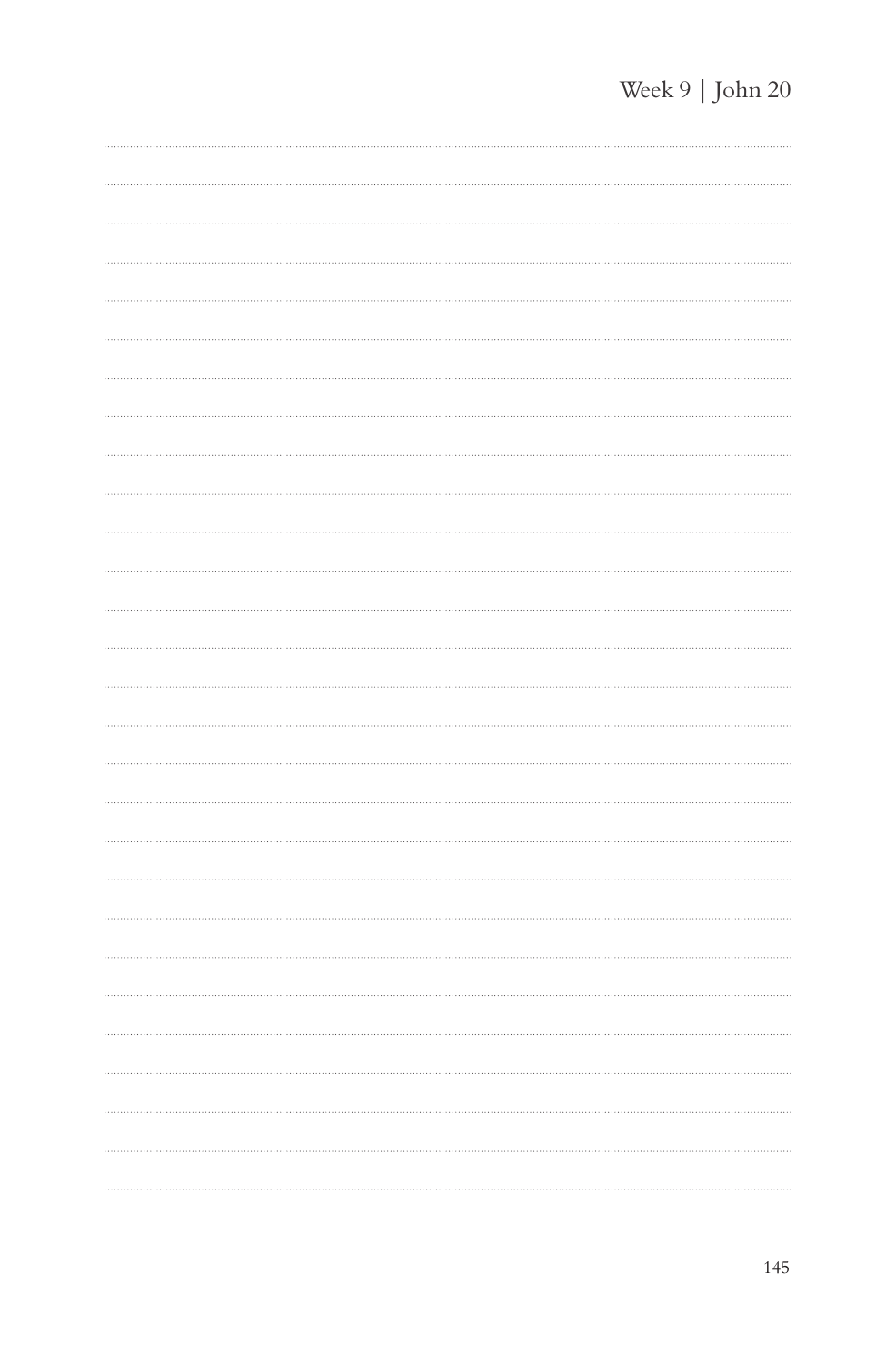How does the end of the gospel address *us*? What is promised when we believe? How does believing in Christ lead to more life, now and in eternity?

The disciples were hiding, but Christ told them he was going to send them out. Is there any place you're hiding from Christ? Where do you think is the place Christ is sending you?

#### A PRAYER IN THE TRADITION OF ST. FRANCIS OF ASSISI

How does this prayer intersect with the reading? Pray this prayer this week as part of your devotions.

*Lord, make me an instrument of your peace: where there is hatred, let me sow love; where there is injury, pardon; where there is doubt, faith; where there is despair, hope; where there is darkness, light; where there is sadness, joy.* 

*O divine Master, grant that I may not so much seek to be consoled as to console, to be understood as to understand, to be loved as to love. For it is in giving that we receive, it is in pardoning that we are pardoned, and it is in dying that we are born to eternal life. Amen.*